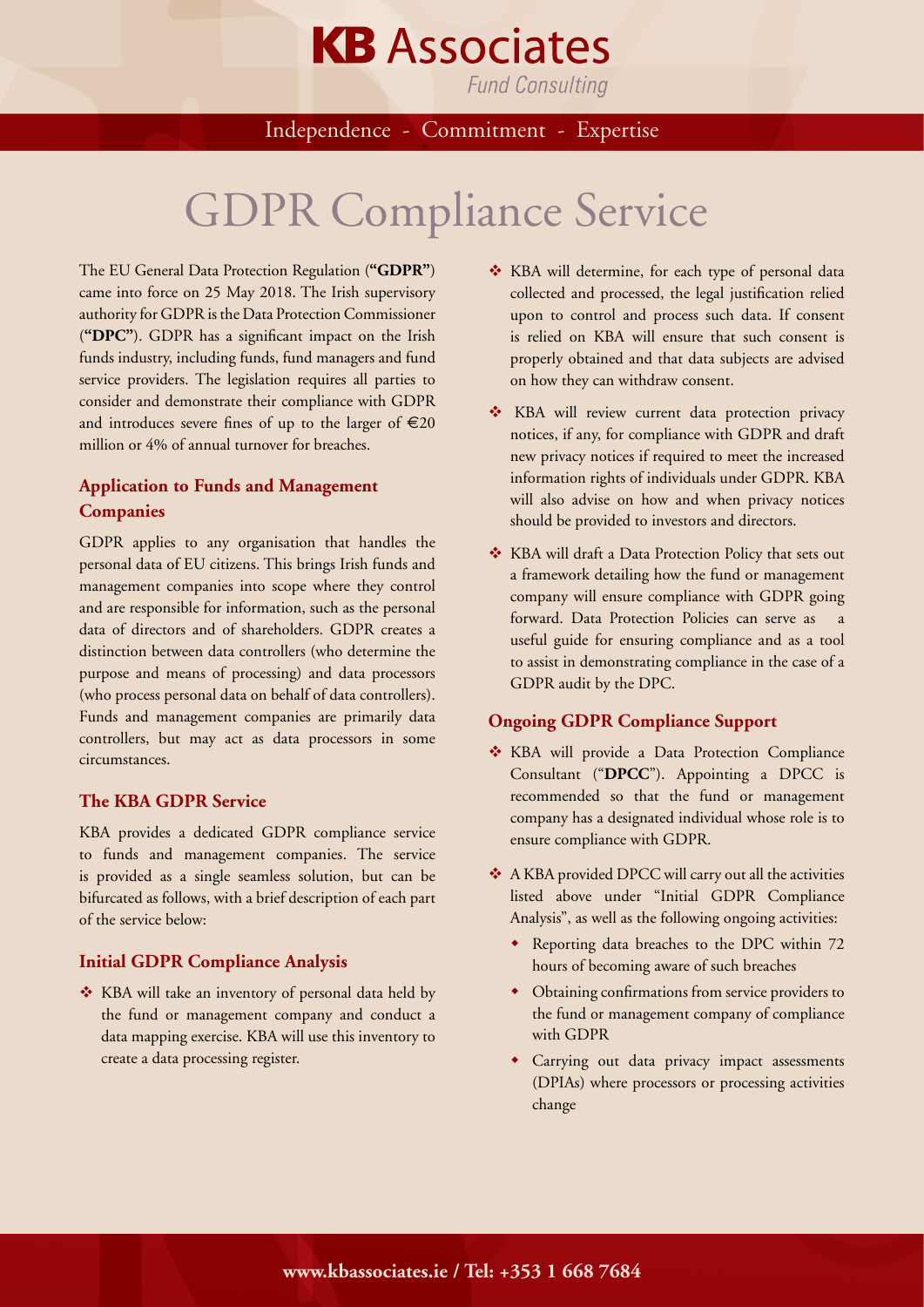

Independence - Commitment - Expertise

- $\bullet$  Addressing any data subject access requests (DSARs) to rectify inaccurate personal data, erase personal data, restrict processing of personal data or receive copies of personal data being held within 1 month of receipt of the request
- Reporting quarterly to the Board of the fund or management company on the following issues:
	- Overall compliance with GDPR
	- The occurrence of data protection breaches, and whether they were reported to the DPC
	- Results of any DPIAs carried out
	- Annual confirmation from service providers to the fund or management company that they have adequate policies and procedures in place to identify and report data breaches
	- Records of any DSARs received from data subjects and information on how they were addressed.

#### **The KBA Advantage**

KBA's GDPR compliance service is a practical and cost effective solution offered by a team of dedicated professionals with experience in regulatory compliance.